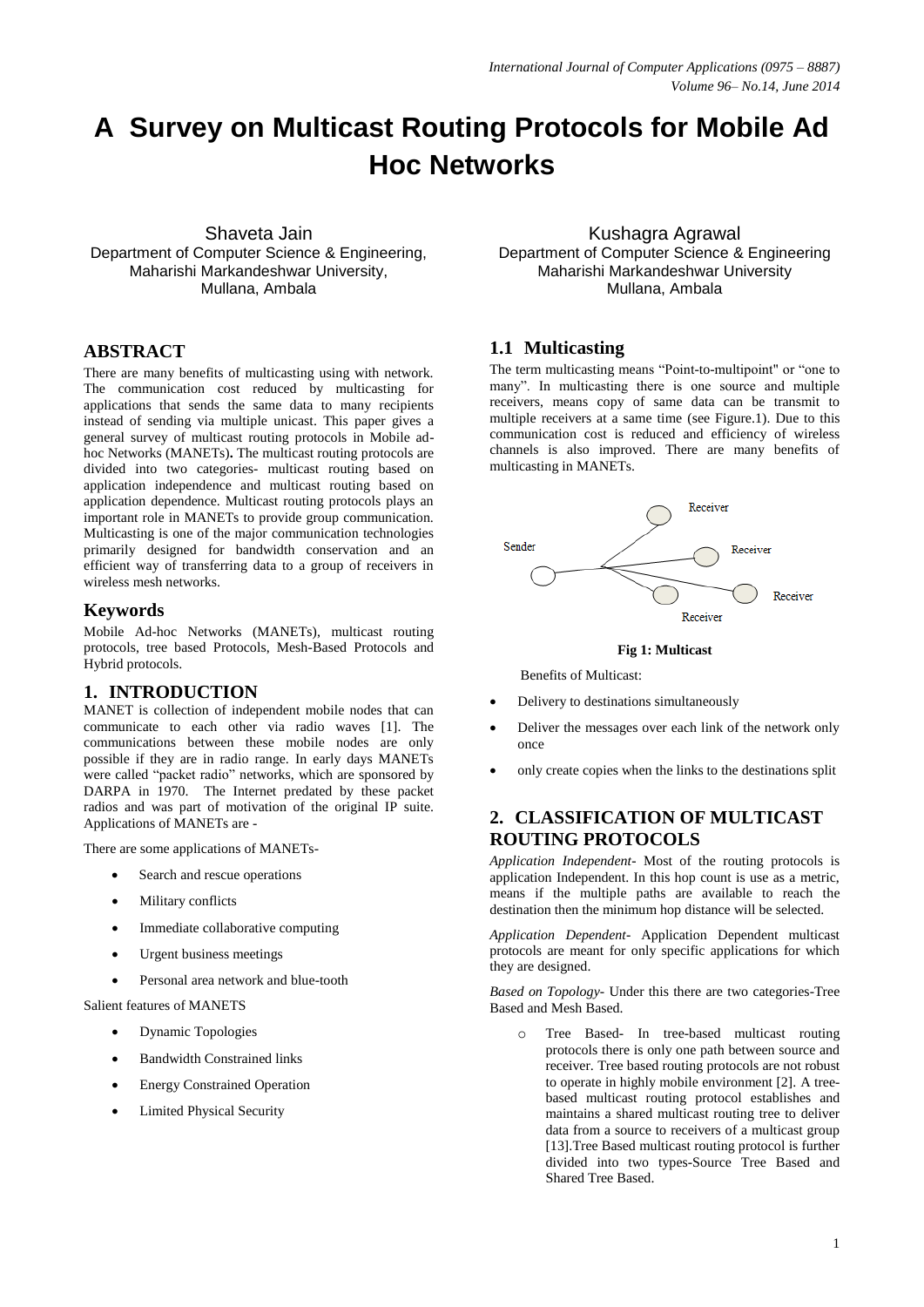- Source Tree Based-In Source Tree Based each source node maintains a separate tree and all the receivers lies under this node [3].
- Shared Tree Based*-* In this a single tree is shared by all the sources in multicast group.
- Mesh Based- In mesh based multicast routing protocols there is more than one path between source and receiver pair. If any link failure occurs then these redundant paths are very useful, and provide higher packet delivery ratio [3].

Classifications of multicast routing protocols are shown in Figure 2.



**Fig 2: Classification of Multicast Routing Protocols**

*Based on Initialization approach*- In this formation of multicast group can be initiated by source node as well as receiver node. Under this there are three approaches, namely-Source Initiated, Receiver Initiated and Agent/Hybrid approach.

- Source Initiated- In Source Initiated the formation of multicast group is started by source node.
- Receiver Initiated- In Receiver Initiated the formation of multicast group is started by receivers of multicast group.
- Hybrid approach- In this construction and maintenance of multicast group done by either source node or receiver node. This approach basically combination of these two approaches i.e. Source initiated and receiver initiated.

*Based on Routing scheme-* Under this there are three approaches, namely-Reactive, Proactive and Hybrid approach.

- Reactive approach- Reactive approach also known as the on - demand approach. In this route is established on the basis of demand. When a node wants to communicate with other node and there is no route, then these routing protocols will try to establish the route.
- Proactive approach- Proactive approach also known as the table driven approach, in which each node maintain the network topology information in the form of routing tables. And these tables are periodically exchange to get the up to date view of the network.
- Hybrid approach- Hybrid approach is the combination of both these approaches. It is designed

to overcome the limitation of these approaches (Proactive and Reactive approaches).

*Based on Maintenance approach*- There are two main approaches which is used for maintenance of multicast topology. This can be done by either soft state approach or either hard state approach.

- Soft- State approach- Soft- State(SS) approach is also known as "connectionless approach" .In this the control packets are flooded periodically to refresh the route, which cause a high packet delivery ratio at the cost of more control overhead.
- Hard- State approach- Hard- State (HS) approach is also known as "connection oriented approach". In this the control packets are only transmitted when a link breaks, due to this low control overhead but at the cost of low packet delivery ratio.

# **2.1 Classification of Topology based Routing Protocols**



#### **Fig 3: Classification of Topology based Routing Protocols**

*2.1.1 Tree Based Multicast Routing Protocols-*The following sections describe the tree based multicasting routing protocols. See Figure.3

#### *2.1.1.1 Multicast Ad-hoc On-demand Distance Vector (MAODV)*

MAODV stands for Multicast Ad-hoc On-Demand Distance Vector Routing Protocol. This is the multicast extension of AODV.MAODV is a shared tree on-demand protocol. MAODV is proposed by Royer and Perkins in 1999. MAODV construct the shared tree more efficiently and it has low control overhead. MAODV support all the capabilities like unicast, multicast and broadcast. In MAODV each node maintains three tables-Routing Table (RT), Multicast Routing Table (MRT) and Request Table. The function of Request Table is same as that of in AODV, to store routing information. The maintenance of multicast group sequence no. is done by the group leader node. Figure 4 shows the working of MAODV.

**Advantages**- 1.The construction of multicast tree can be done quickly and efficiently by using unicast route information.

**Disadvantages**- 1.Long delay 2.In highly mobility scenario low packet delivery ratio. 3. Not flexible, due to dependency on AODV 4.Single point failure problem.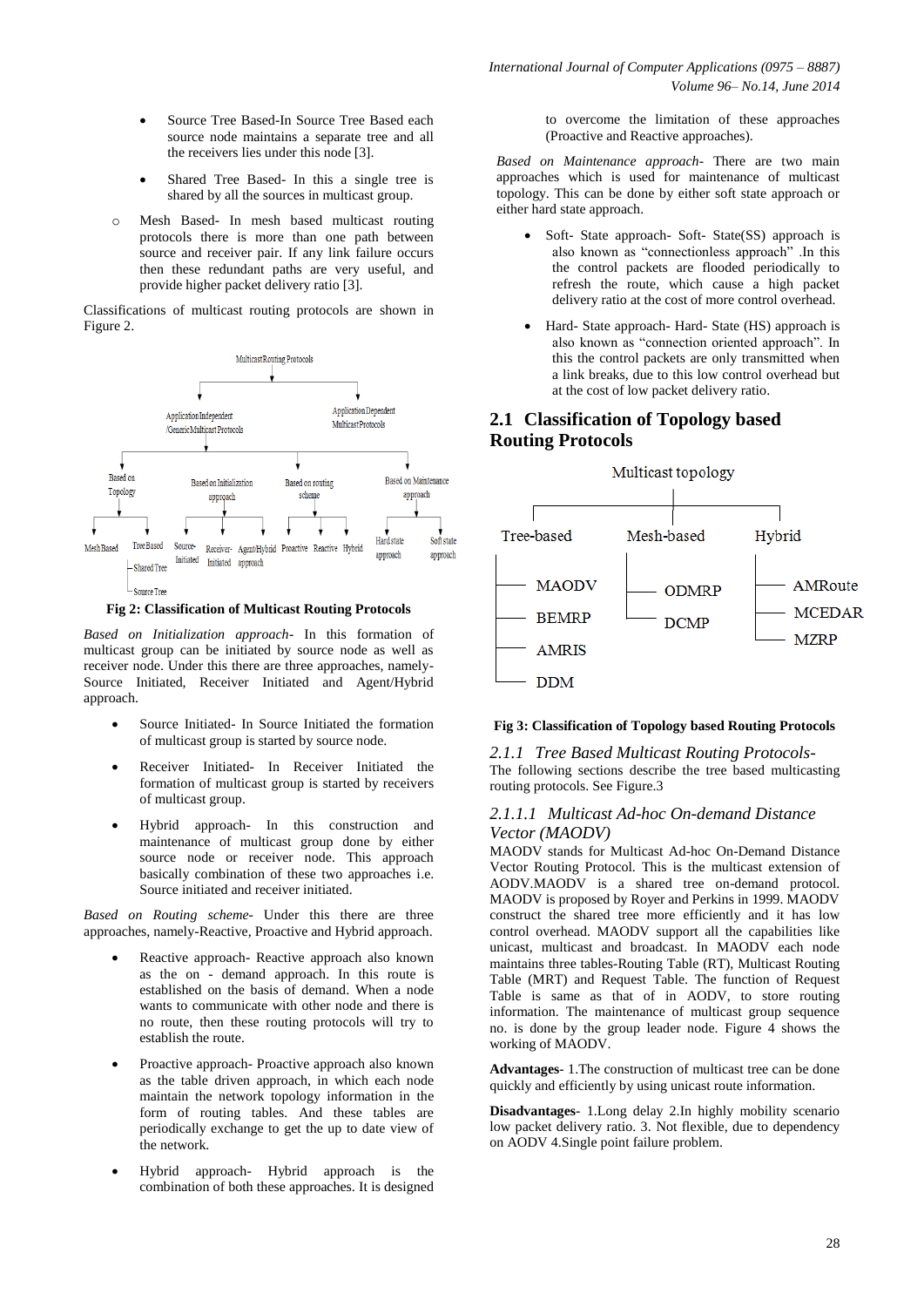**Multicast** receiver Multicast source **RREQ** RREQ RREP RRFO RREO DREC **RREP** Multicast receiver Mobile node Control message

#### **Fig 4: Discovery of Path in the MAODV Protocol**

#### *2.1.1.2 Bandwidth Efficient Multicast Routing Protocol (BEMRP)*

Bandwidth Efficient Multicast Routing Protocol (BEMRP) is source-tree multicast routing protocol. There are three main phases-Tree-Initialization phase, Tree-Maintenance phase and Route Optimization phase. In Tree-Maintenance phase there are two schemes are used to rejoin the group. That are-Broadcast-multicast scheme and Local rejoin scheme. In Broadcast-multicast scheme the upstream node floods broadcast-multicast packet and when isolated node receives this packet and rejoin the group. In Local rejoin scheme the isolated node floods Join control packet and upstream nodes send back reply packet when isolated node receives this reply and rejoin the group. See (Figure 5).



**Fig 5: The process of route optimization in BEMRP** 

**Advantages-** 1.Bandwidth efficient

**Disadvantages-** 1.Long distance between source and receiver 2.High probability of path breaks 3.High delay

#### *2.1.1.3 Ad Hoc Multicast Routing Protocol Utilizing Increasing Id-numbers (AMRIS)*

AMRIS is an On-Demand shared tree based multicast protocol. Multicast session member-id (msm-id) is assign to each node, which indicates the logical height of node in multicast delivery tree rooted at the sender that has the smallest msm-id (s-id) in the tree [1]. Sid is defined as the node that initiated the multicast session by broadcasting the

NEW-SESSION message to its surrounding nodes. In this there are two stages-Initialization and Maintenance. Figure 6 shows the working of AMRIS.

**Advantages-** 1.Simple topology 2.low overhead

**Disadvantages**- 1.sensitive to mobility 2.low delivery ratio 3.link breaks are not detected in time. 4. The usage of periodic beacons consumes bandwidth [9].



**Fig 6: Procedure of joining in AMRIS**

#### *2.1.1.4 The Differential Destination Multicast Protocol (DDM)*

The Differential Destination Multicast (DDM) is an efficient source (sender) based tree approach, designed for only small multicast group. DDM employs two types of packets: control packets and data packets, where it is understood that data packets may also contain control information. In this protocol, source node has the knowledge of all the members of the multicast group as their information is embedded in the data packets which are to be transferred to the destinations [1]. DDM has two modes-Stateless and Soft State. It has also Explicit Header means all destinations are placed in the packet headers. There are four types of control packets: JOIN, ACK, LEAVE and RSYNC [7]. See (Figure 7).



**Fig 7: The transmission Packet in DDM** 

*2.1.2 Mesh –Based Multicast Routing Protocols-*The following section describes about the Mesh based multicasting protocols with its advantages and disadvantages**.**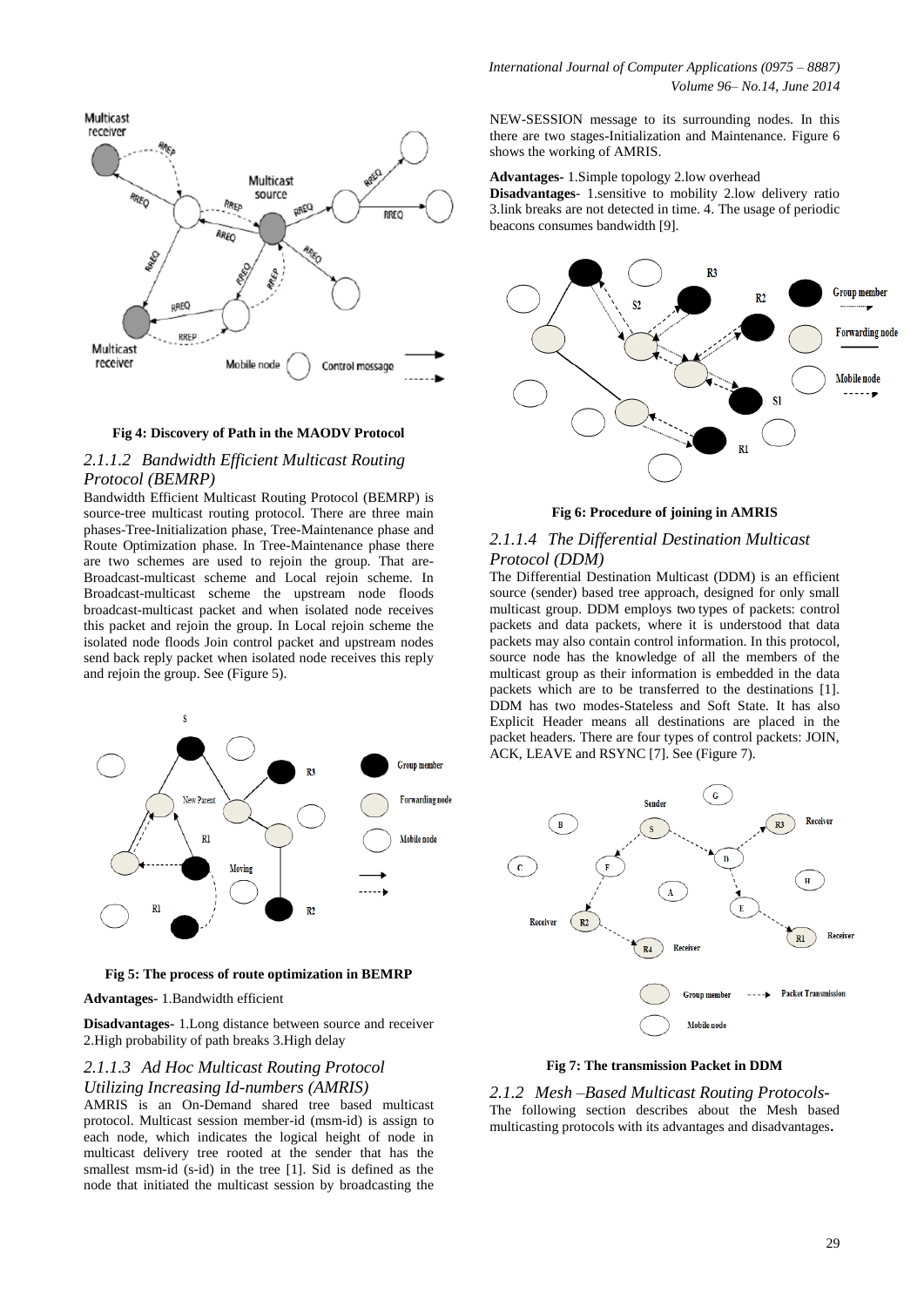#### *2.1.2.1 On-Demand Multicast Routing Protocol (ODMRP)*

ODMRP- On-Demand Multicast Routing Protocol (ODMRP) is proposed by Bae at el in 2001. ODMRP maintain mesh topology rooted from each source. ODMRP has more than one path between sender and receiver rather than MAODV which is tree based. The routes from source to receivers build a mesh of nodes which is called "Forwarding Group". ODMRP broadcast the reply back to the source. The difference between ODMRP and MAODVA is MAODV does not activate a multicast route immediately while ODMRP does. In ODMRP there are two multicast messages-JOIN-QUERY and JOIN-REPLY. And it has two phases-Request phase and Reply phase. See (Figure 8).



**Fig 8: Mesh creation in ODMRP**

**Advantages** - 1. Simplicity 2.Robustness to host mobility 3.Higher packet delivery ratio 3.Unicast routing capability

**Disadvantages**- 1.Complex topology 2.High overheads

#### *2.1.2.2 Dynamic Core Based Multicast Routing Protocols (DCMP)*

In DCMP there are different categories of sources. These sources are active sources, core active sources and passive sources. The Active sources are same as the sources of ODMRP in which they flood Join-Request control packets at regular interval of time. Core Active sources are those Active sources which act as core for one or more Passive sources. A Passive source depends on a nearby Active source for forwarding its data packets [10]. See (Figure 9).



**Advantages -** 1.Scalability due to decreased control overhead 2.High packet delivery ratio

**Disadvantages** 1.Path stability is decreased. 2. If core node failure, due to this many passive sender suffer.

#### *2.1.3 Hybrid Multicasting*

In Hybrid approach it is the combination of Mesh and Treebased approaches. This attains both the robustness and efficiency.

#### *2.1.3.1 Ad-Hoc Multicast Routing Protocol (AMRoute)*

AMRoute is bidirectional shared-tree means one tree per group and creates a mesh to establish connectivity before tree creation. There are two phases-mesh creation and treecreation [6].Only group sender and receiver are tree nodes (replication/forwarding only performed by group members and state only in tree node).No support needed from network nodes who are not interested/capable of multicast. AMRoute uses five control messages- JOIN\_REQ, JOIN\_ACK, JOIN\_NAK, TREE\_CREATE, TREE\_CREATE\_NAK and DATA\_MESSAGE [8]. See (Figure 10).



**Fig 10: Ad hoc Multicast Routing Protocol**

**Advantages-**1.Uses virtual mesh links to establish the multicast tree [11].

**Disadvantages**- 1.loops exist and non-optimal trees are built 2.suffer from single point of failure of the core node [7]. 3.High overhead 4.Uses virtual mesh links to establish the multicast tree.



**Fig 11: Extension of the Multicast Tree to the Entire Network (adapted from [6])**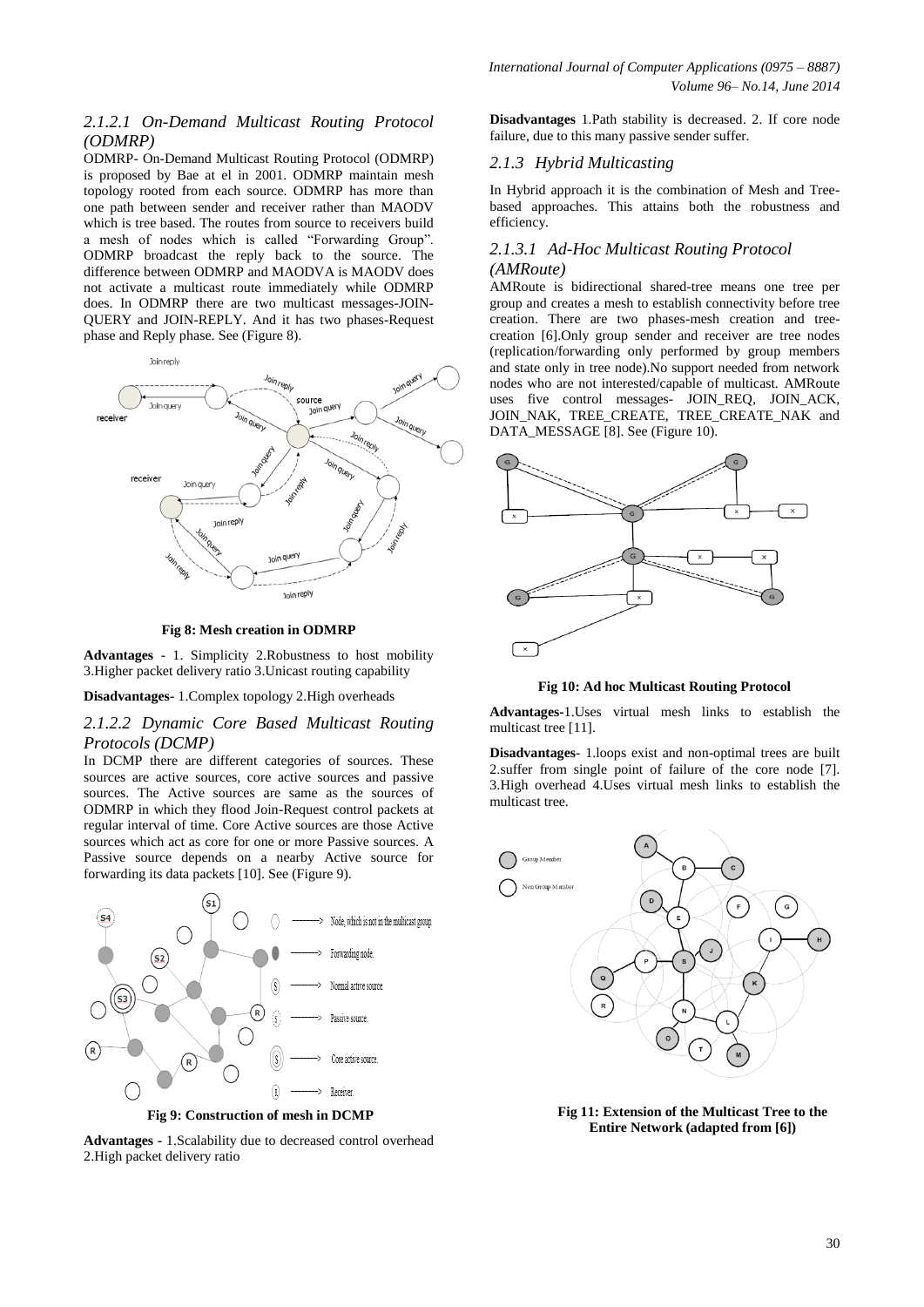# *2.1.3.2 Multicast Core-Extraction Distributed Ad Hoc Routing (MCEDAR)*

The multicast extension of the unicast Zone Routing Protocol (ZRP) is MZRP. It is combination of both strategies like proactive and Reactive routing strategies. Proactive routing uses excess bandwidth to maintain routing information, while reactive routing involves long route request delays [5].In this there are two phases-Tree-Initialization phase and Tree-Maintenance phase. In Tree-Initialization phase the multicast tree is created inside the zone by sending Tree-Create message and receiving node send Tree-Create-Ack message. To extend the multicast tree the Tree-Propagate message is used. In Tree-Maintenance phase the source node sends the Tree-Refresh periodically, if tree node does not receive this packet for a special period, then it is isolated. See (Figure 11).

**Advantages-**1**.**Reduce control overhead because it runs over Zone routing protocol

**Disadvantages**-1**.**Long waits for the far node because of the Tree-Propagate message

## *2.1.3.3 Multicast Core-Extraction Distributed Ad Hoc Routing (MCEDAR)*

The multicast extension of CEDAR is MCEDAR that provides the robustness of mesh structures and the efficiency of tree structures. MCEDAR uses a mesh as the underlying infrastructure, in this the data forwarding occurs only on a sender-rooted tree [6]. There are two aspects- Route Management and Data forwarding. It does not differentiate between the senders and receivers of a multicast group [1]. In this node who wants to join a group sends a JoinReq packet and node join the group by receiving JoinAck packet. While isolated, node issues a JoinReq again. MCEDAR use a new mesh structure for multicast routing that called as mgraph. See (Figure 12).



**Fig 12: The Join Protocol**

**Advantages –** 1.Robust 2.It is efficient as other Tree-Based protocols 3**.**Independent of the underlying unicast routing protocol.

**Disadvantages -** 1. Complex 2. Increasing control overhead

# **3. SUMMARY**

Some of important multicast routing protocols which are designed for MANETs are explained in this paper. These routing protocols are classified into three categories: treebased protocols, mesh based protocols and hybrid based. Tree-based protocols are efficient in data transmission while

mesh-based protocols are robust to topology changes and are more stable than tree-based protocols .All these protocols have their own advantages and disadvantages. Hybrid multicast which is tree based as well as mesh based and gives the advantage of both these types.

**Table 1: Summary of multicast routing protocols**

| Protocol<br>Name | <b>Multicast</b><br>Topology | <b>Initialization</b> | Independent of<br><b>Routing Protocol</b> | Dependency on<br><b>Specific Routing</b><br>Protocol | Maintenance<br>Approach | <b>Periodic Control</b><br>Messaging | Loop Free |
|------------------|------------------------------|-----------------------|-------------------------------------------|------------------------------------------------------|-------------------------|--------------------------------------|-----------|
| MAODV            | Shared-tree                  | Receiver              | Yes                                       | No.                                                  | Hard state              | Yes                                  | Yes       |
| <b>BEMRP</b>     | Source-tree                  | Receiver              | Yes                                       | No.                                                  | Hard state              | No.                                  | Yes       |
| AMRIS            | Shared-tree                  | Source                | Yes                                       | No.                                                  | Hard state              | Yes                                  | Yes       |
| <b>DDM</b>       | Source-tree                  | Receiver              | No.                                       | No.                                                  | Soft state              | Yes                                  | Yes       |
| <b>ODMRP</b>     | Mesh                         | Source                | Yes                                       | No.                                                  | Soft state              | Yes                                  | Yes       |
| <b>DCMP</b>      | Mesh                         | Source                | Yes                                       | No.                                                  | Soft state              | Yes                                  | Yes       |
| <b>AMRoute</b>   | Source-tree over<br>Mesh     | Source or<br>Receiver | No.                                       | No.                                                  | Hard state              | Yes                                  | Yes       |
| <b>MCEDAR</b>    | Source-tree over<br>Mesh     | Source or<br>Receiver | No.                                       | Yes (CEDAR)                                          | Hard state              | N <sub>0</sub>                       | Yes       |
| <b>MZRP</b>      | Source-tree                  | Source                | Yes                                       | No.                                                  | Hard state              | Yes                                  | Yes       |

# **4. REFERENCES**

- [1] Parul Vashist and K.Hema, "New Multicast Routing Protocol In Ad-Hoc Network" in International Journal of Innovations in Engineering and Technology(IJIET),Vol.2 Issue2 April 2013.
- [2] N.Fareena, A Shunmuga, Priya Mala and Dr.K.Ramar, "Mobility based energy efficient multicast protocol for MANET", in ICMOC 2012.
- [3] Ahmed. M. Abdel Mo'men, Haitham. S. Hamza, *IEEE Member*, and Iman. A. Saroit, "A Survey on Security Enhanced Multicast Routing Protocols in Mobile Ad Hoc Networks", in IEEE 2010.
- [4] Natarajan Meghanathan, "Survey of Topology-based Multicast Routing Protocols for Mobile Ad hoc Networks", in International Journal of Communication Networks and Information Security (IJCNIS), Vol. 3, No. 2, August 2011.
- [5] V.Mallaiah,Dr.A.VinayaBabu,K.Madhukar,S.Nagaprasd, D.Marlene Grace Verghese and A.Sreelatha, "MULTICAST ZONE ROUTING PROTOCOL IN WIRELESS MOBILE ADHOC NETWORKS",in International Journal of Engineering Science and Technology, Vol. 2(10), 2010.
- [6] CHEN-CHE HUANG, SHOU-CHIH LO and TAIWAN, "A Comprehensive Survey of Multicast Routing Protocols for Mobile Ad Hoc Networks".
- [7] Lusheng Ji and M.Scott Corson, "Differential Destination Multicast–A MANET Multicast Routing Protocol for Small Groups, in IEEE INFOCOM 2001.
- [8] JASON XIE, MINGYAN LIU, RAJESH R. TALPADE and ANTHONY MCAULEY, "AMRoute: Ad Hoc Multicast Routing Protocol",in Mobile Networks and Applications 7, 429–439, 2002